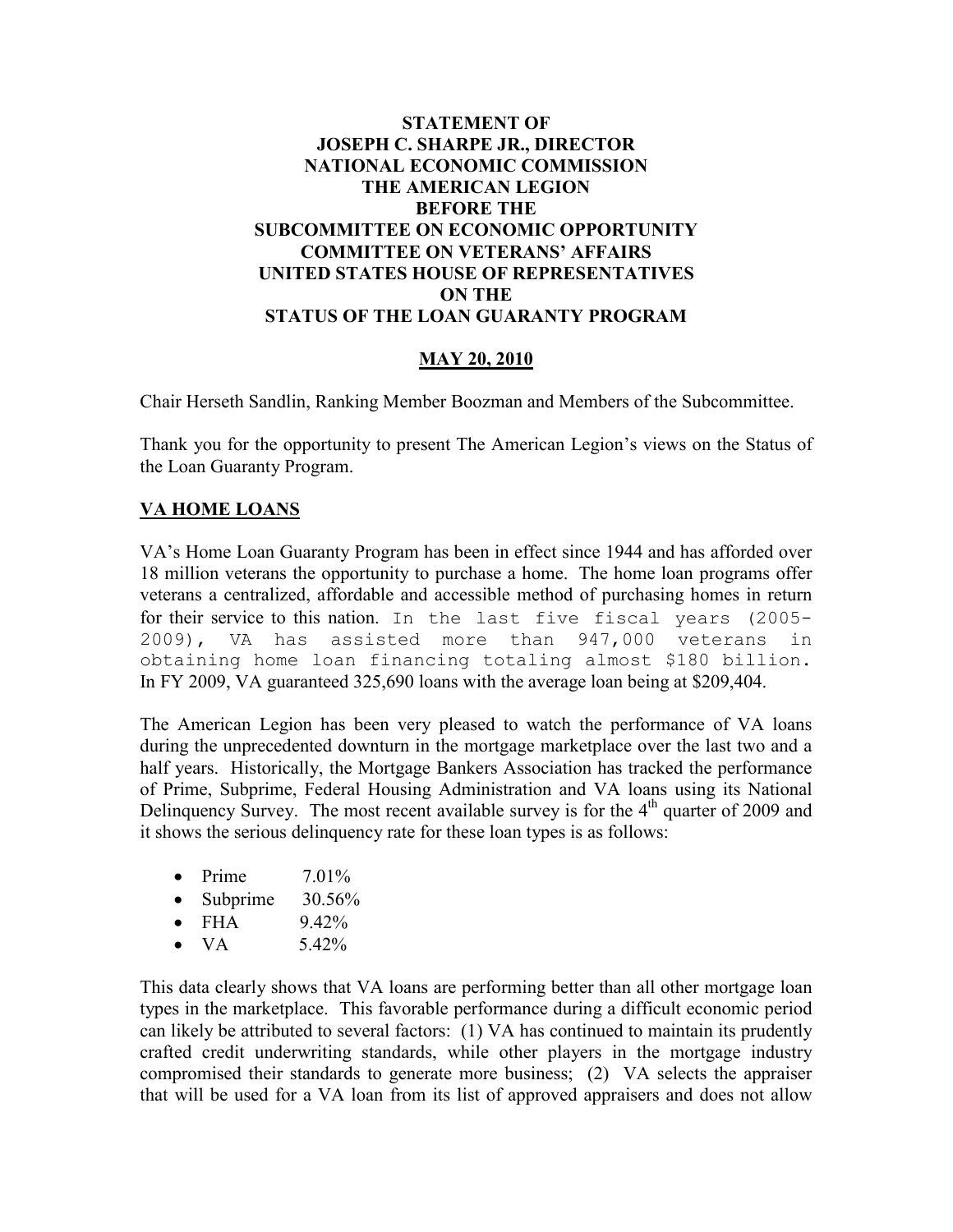lenders to make the selection as is typical in the rest of the mortgage industry; (3) VA has always maintained a comprehensive and aggressively administered program of assisting veterans who encounter trouble making their loan payments; and, (4) the fact that veterans and service members are generally more responsible borrowers as a result of the maturity and discipline they develop while serving their country.

VA has a longstanding program of assisting veterans who encounter financial difficulty and have trouble making their mortgage payments. This program involves a partnership with the servicers of VA loans under which VA aggressively monitors the efforts of these servicers in assisting veterans with repayment plans, loan modifications and the granting of forbearance. VA often intervenes directly with the veteran to assure that he/she has the opportunity to take advantage of one of these options. When it is not possible to affect one of these options, servicers are required to consider alternatives to foreclosure, such as a deed in lieu of foreclosure or a short sale. Also, in 2008, VA finished the development of a leading edge information technology system known as the VA Loan Electronic Reporting Interface (VALERI) as well as a comprehensive change to the business processes and regulations involved in the servicing of VA loans. This has given VA an even greater opportunity to assure that veterans are given every reasonable chance to keep their homes during times of financial difficulty.

The VA loan program remains relevant and flexible in today's marketplace as it nears its  $66<sup>th</sup>$  year of providing no down payment loans to veterans. Until the mid-1990s this program was virtually alone in the mortgage industry in offering a no down payment product. Gradually, during the 1990s and up until the mortgage crises that began around 2007-2008, many players in the industry aggressively marketed highly risky products such as payment option ARMS, interest only loans, as well as many versions of subprime loans. Some even ventured into the no down payment mortgage arena. The aggressive marketing of these products caused the VA Home Loan Program to experience a fall-off in loan origination volume as some veterans were lured away from using their VA benefit by the aggressive marketing of these products. When the "subprime crisis" was well underway in 2008, most lenders ceased offering these highly risky products. Since that time there has been a significant increase in VA loan volume as, once again, the VA program assumed the posture of being virtually the only source of no down payment loans. This resurgence is dramatically illustrated by looking at VA's diminished loan volume in Fiscal Year 2007 when it guaranteed only 133,297 loans, but followed in 2008 with 179,648 and 325,673 in 2009. It looks like VA is on track to match last year's high volume during Fiscal Year 2010.

VA presently has the statutory authority to offer a wide variety of mortgage products to veterans for the purpose of buying or refinancing a home, to include: fixed rate mortgages; adjustable rate mortgages or ARMS (both traditional and hybrid ARMS); growing equity mortgages; graduated payment mortgages; direct loans to Native American veterans; and, energy efficient mortgages. These products enable veterans to buy homes (new and existing), condominiums, manufactured homes and cooperative housing units. The American Legion believes that limiting VA to only those products for which specific statutory authority has been provided by Congress has generally been an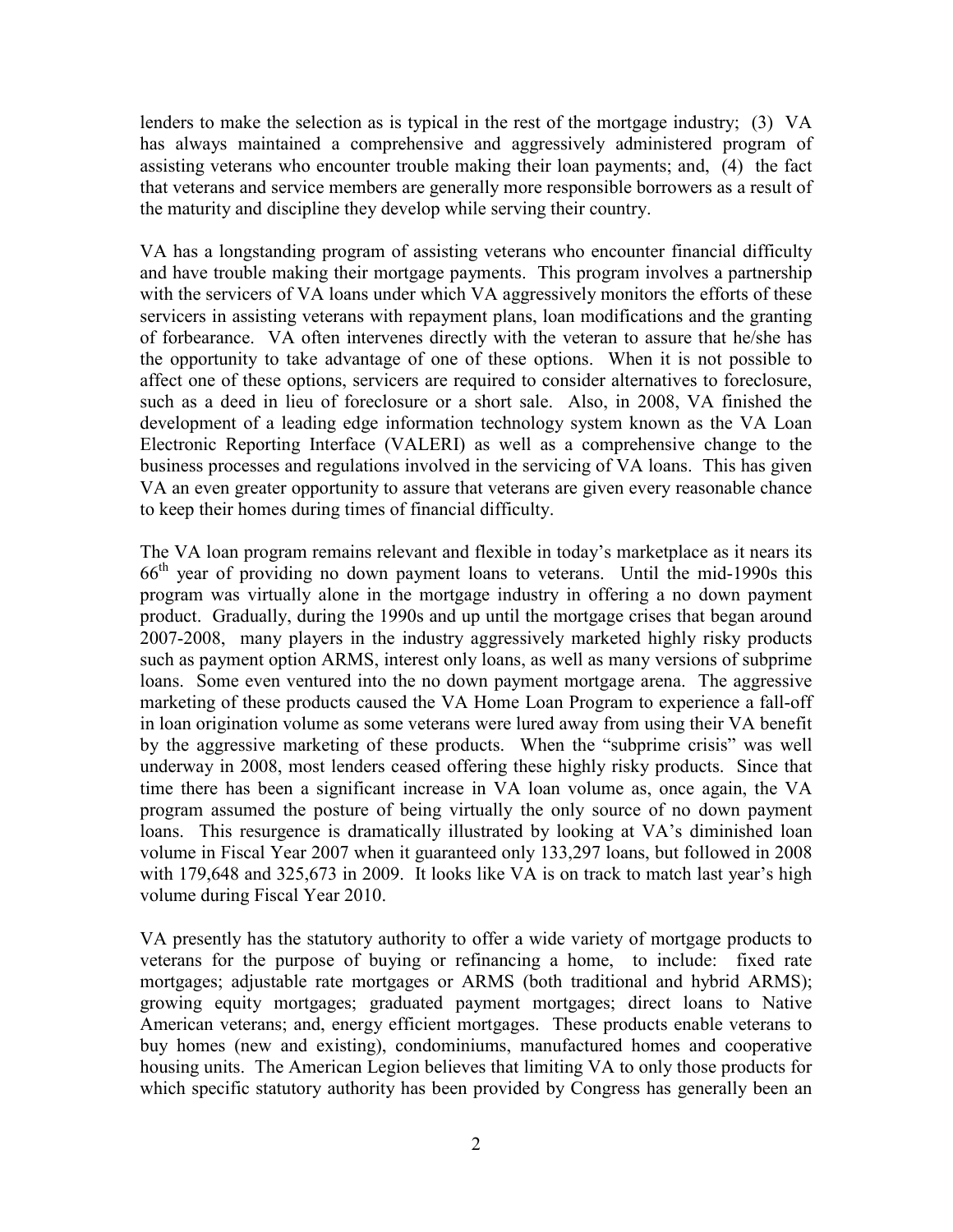effective process. While there have been instances over time when providing VA with authority to guarantee a new product was not accomplished in a timely manner, e.g. traditional and hybrid adjustable rate mortgages, on balance the process has worked well. As a test, Congress might wish to consider providing limited authority to the Secretary of Veterans Affairs to engage in geographically and time limited pilot programs as a means of testing a new product. This authority could include a requirement that VA report to Congress on the results. Congress could then decide whether to provide statutory authority for an ongoing program.

VA has always believed that veterans should be given every opportunity to use their earned home loan benefit. Consequently, they employ a multi-faceted approach to credit underwriting that includes the following: (1) VA uses the residual approach to underwriting in which all of the veteran's obligations (consumer credit obligations, proposed housing expense, tax obligations, etc.) are subtracted from his/her gross income to determine the net effective income available to support the veteran's family. The net effective income is compared with guidelines obtained from the Bureau of Labor Statistics on what is required to support a family of varying sizes in different parts of the country; (2) debt-to-income ratios; and, (3) credit history obtained from credit reports. VA's credit underwriting guidelines require lenders to consider all aspects of a veteran's financial situation when making the decision to approve or disapprove a loan application. At the same time, lenders are directed to not consider the guidelines to be "hard and fast" rules. Consequently, if a veteran does not meet one aspect of these guidelines, VA encourages lenders to look at the veteran's whole financial make-up to determine if there are any positive offsetting factors that would justify approving the loan.

Furthermore, VA has approved several automated underwriting systems (AUS) for use in processing veterans' loan applications. For example, VA allows lenders to use Fannie Mae's Desktop Underwriter System and Freddie Mac's Loan Prospector System. AUS's are only approved after companies incorporate VA's underwriting standards into the algorithms contained in the software and VA subsequently tests the systems to assure that the decisions rendered are consistent with VA standards. These systems have significantly decreased the timeframe for obtaining a VA loan while maintaining the integrity of the underwriting process. The American Legion believes that use of these automated underwriting systems has resulted is greater willingness of lenders to participate in the VA Home Loan Program.

Currently, VA loans appear to be readily available in both high and low cost areas of the country. However, this has not always been the case. Prior to enactment of Public Law (P.L.) 108-454 in December of 2004, VA loans were sometimes difficult to obtain in high cost areas of the country because the statutory maximum guaranty was insufficient to permit all veterans in these areas to purchase the home of their choice. With the enactment of this law, Congress indexed the guaranty amount to 25% of the conventional conforming loan limit. Since this amount automatically adjusts every year based on the increased cost of housing, the maximum VA guaranty should always be high enough to allow veterans in high cost areas to purchase the home of their choice.